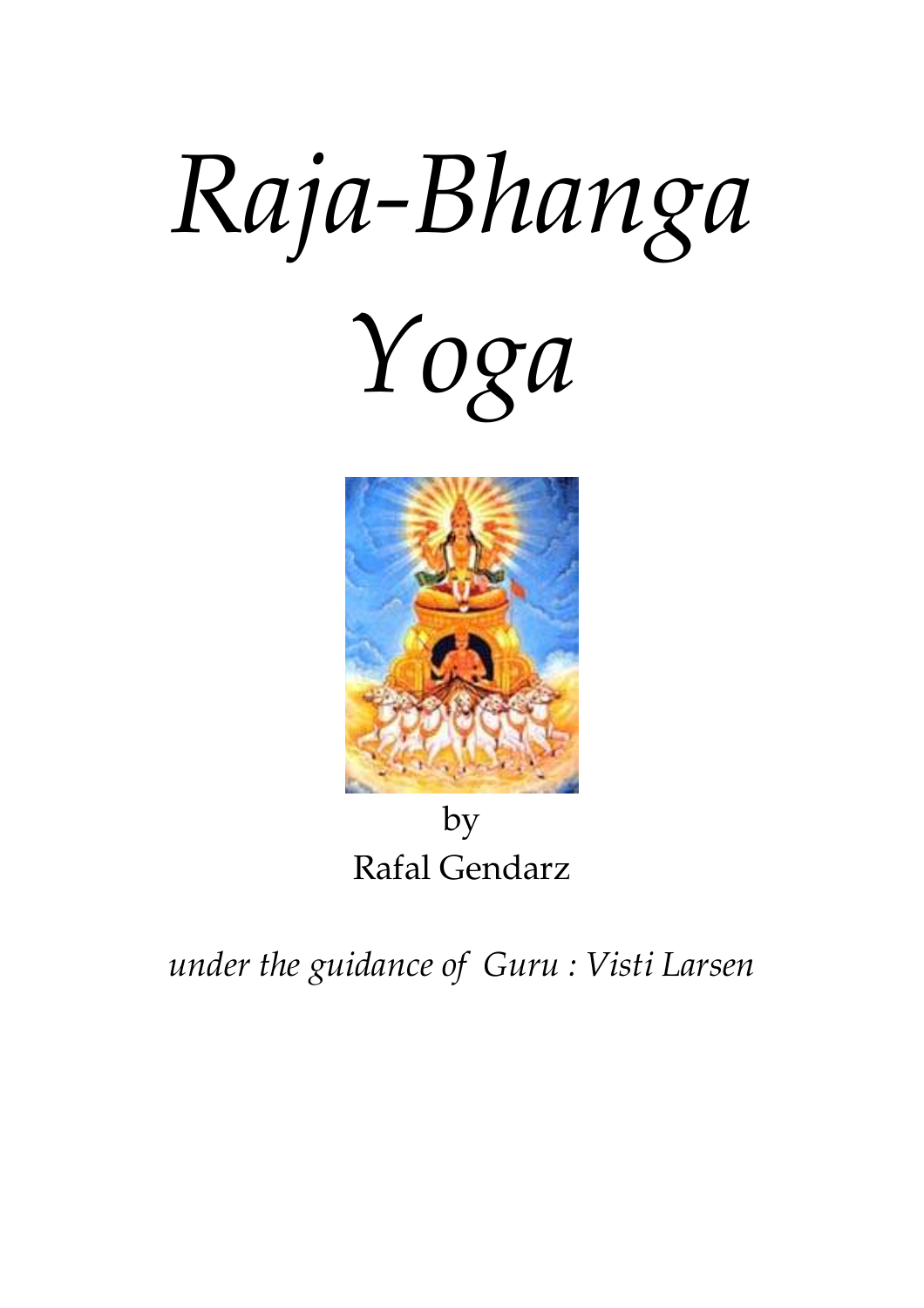#### 1. Raja – bhanga Yoga - Definition

To understand Raj-Bhanga Yoga first of all we must understand what Raja yoga is; Its essence in definition is corelated to a situation where one can control and maintain a position of authority. The secondary definition is connected to wealth, fortune and fame which are usually but not always connected to Raja Yoga's, therefore we can see that results mentioned in sastra's are connected to those two definition's. Its also worthy to differentiate between Raja Yoga's and Raja-Sambandha Yoga's which are similar constructed but giving slightly different results. Raja-Sambandha means connections to Raja; therefore, it does not imply a situation to rule but a situation which gives us a possibility to be close to people in charge. Raja means king and of course its literal meaning can be misleading but we must grasp the essence and give up the details which are changing according to time / place & circumstances. A king nowadays will imply a person with some sort of power, be it in a goverment atmosphere / spiritual or any other where power is an exerted function. It's very often that this power and authoritative functions had their end and the ruler sometimes falls from position due to some sad events. We as Jyotisha's know that these events are born from our Karma which is described in our Kundali's and can be read by a qualified Seer. Therefore there is need for this article. Its about Yoga's which can bring one from the top to the bottom.

#### 2. Sun& Saturn

रविचन्द्रो तु राजाना ravichandrau tu rājānā – Sun and Moon are of Royal status.

Sun is leader among Graha's and in the planetary cabinet He is the King. Saturn is the Karaka of servant therefore is responsible for Bhanga of Sun (influence & royalty). Saturn exalts in Libra sign of democracy and is also karaka for dethrownining others which is very often for todays politics. Therefore we should be careful about these lords of bhavas which natural karaka is Saturn – dushtana lords.

#### 3. Houses of Sun

Sun exalts and is Karaka for the first house in natural zodiac, owns the fifth house and get Dig-bala in the tenth house, therefore these three houses are of utter importance in regard to Raja Yoga. We must see situation in these houses and also lord of the same placed in the Kundali.

| <b>Bhava</b> | <b>Connection to Sun</b>                                          |
|--------------|-------------------------------------------------------------------|
| First        | Sun gets exalted in Aries – first natural bhava and is karaka of  |
|              | Lagna                                                             |
| Fifth        | Its house of power and Leo is lorded by Sun                       |
| Tenth        | Sun has Dig – bala (directional strength) in tenth house (Swarga) |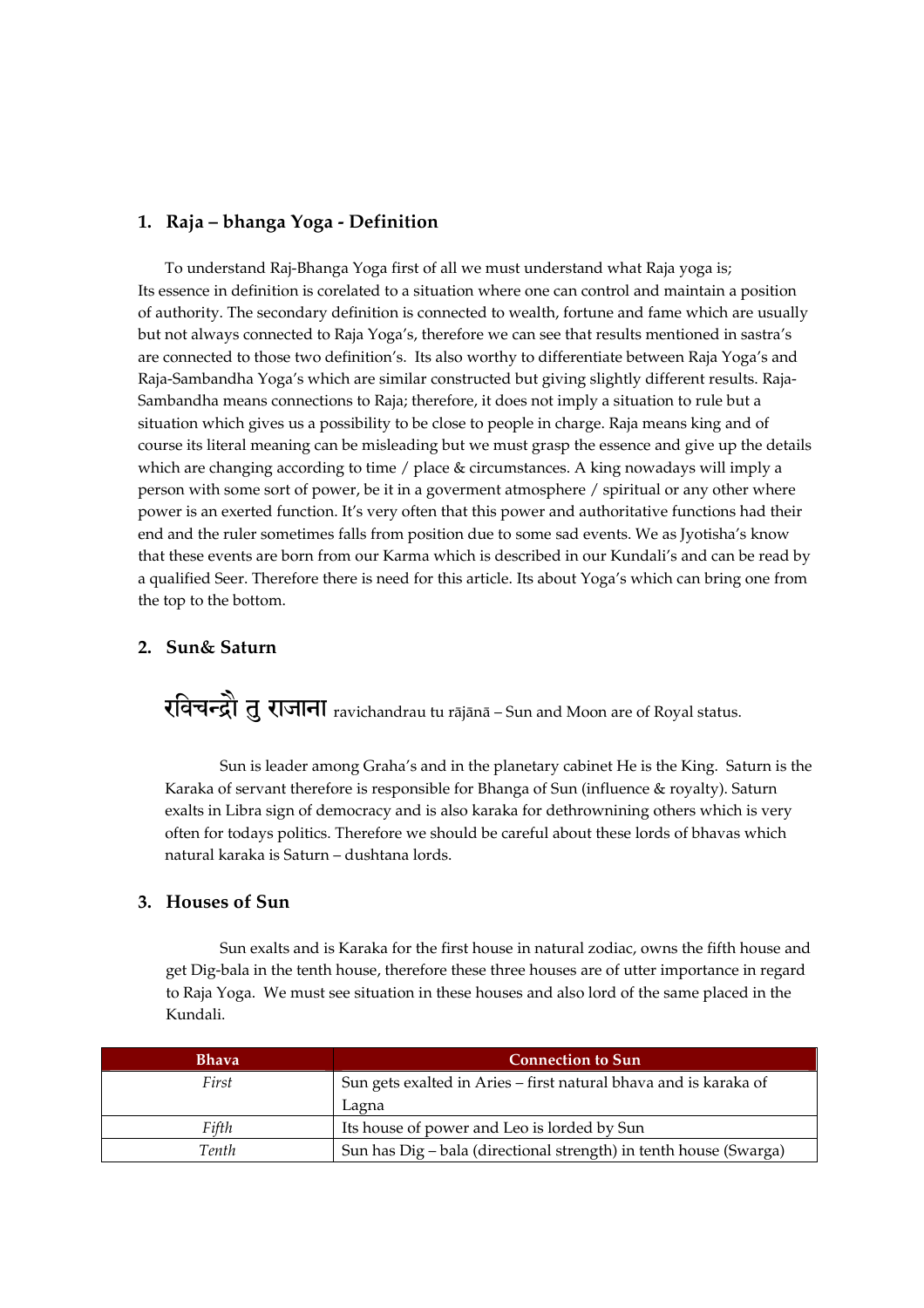# 4. Dushtana lords in Raja-Bhavas

Rule 1: Lord of dushtana's in Raja-Bhava's namely: first, fifth and tenth will indicate possibility of falldown; the same is indicated by presence of the first, fifth or tenth lords in dushtana bhava (Saturn is karaka).

- If the first bhava / lord is engaged one can by own will fall from heights.
- If the fifth bhava / lord is engaged then the followers can leave the native.
- If the tenth bhava / lord is engaged then one is not skilled enough

Lets study some charts:<br>  $A_L$  (Sk)<br>
Ch Sa Bu Md Ke GL **AL** Sv Gk Ma  $\overline{6}$ HL  $\overline{A}$ Lg Sv ↷ Bu Gk Ke Ma  $(Sk)$ lMd Rasi ′sа 5 Ch 2 8 Ganguly, Saurav SL Ra Lg July 8, 1972 8:30:00 (5:30 east) 88 E 22, 22 N 34 (Gu) **AL** HL  $(Gu)$ SL ĠL Ŕa

22 Ge 34 (BK) Mo: 16 Ta 13 (PK) Ma: As: 8 Le 35 Su: 12 Cn 31 (GK) 18 Cn 46 (PiK) Ju (R): 8 Sg 18 (DK) Me: Ve (R): 24 Ta 46 (AmK)Sa: 21 Ta 14 (MK) Ra: 3 Cp 08 (AK) Ke: 3 Cn 08 HL: 8 Li 23 GL: 17 Pi 20



In this chart we see that tenth bhava is occupied by sixth and twelfth lords clearly indicating Raja-bhanga Yoga. He was very good player and was captain of the team, unforunately there occur some losses due to which he was stripped of his title as captain. Rajbhanga in the tenth house indicates lack of ability/qualification.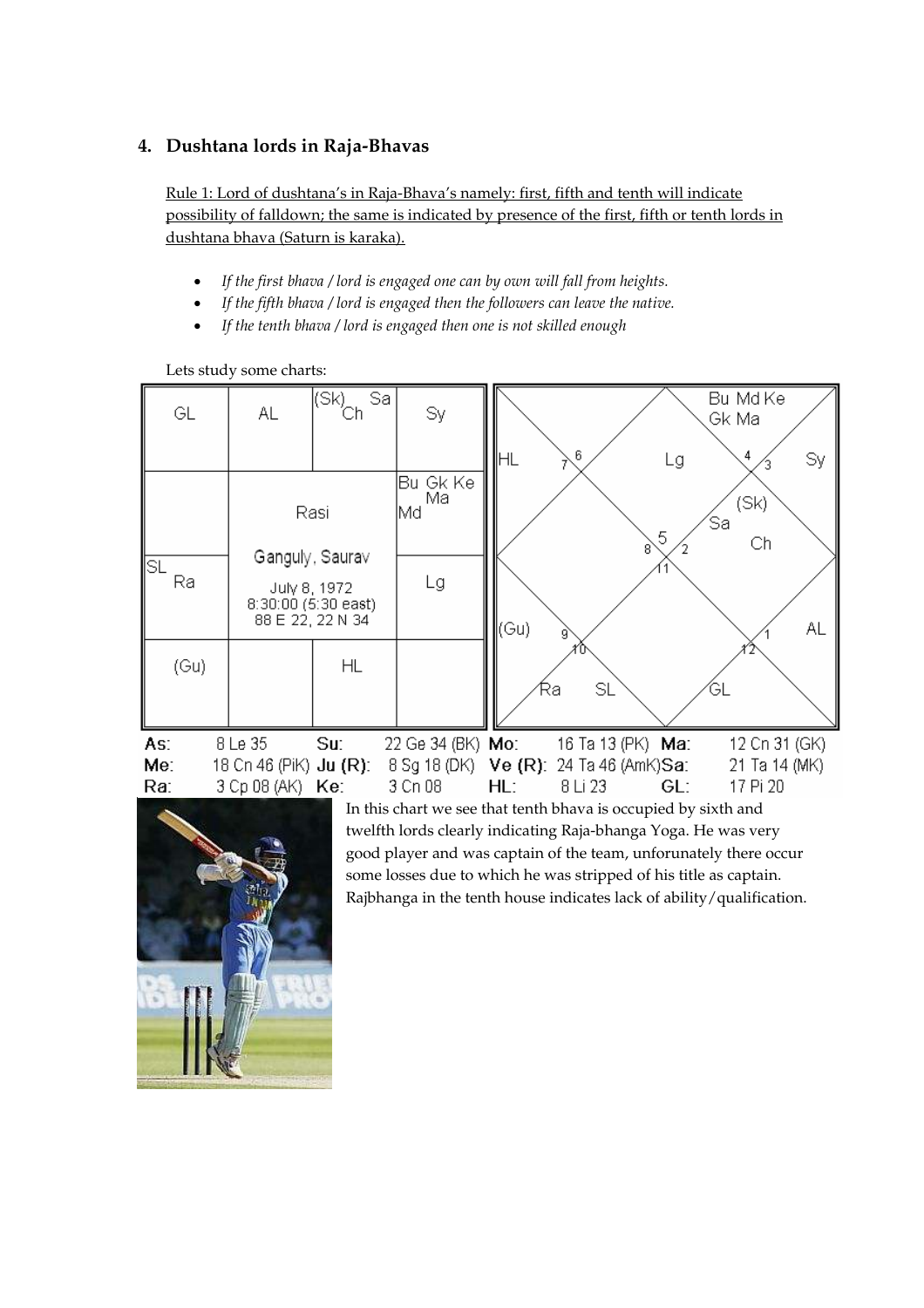

 In this chart we see the the sixth lord in a fifth house; therefore, one can see Raja-bhanga from follower. As Arudha Pada is there in dasa of planet concerned one will be accused. And it was about negliegence of family duties. The wife of this person was accusing him that he is not enough dedicated to family and she turned away from him which was cruel experience for native. Influence of Rahu on Arudha Pada give scandal and type of this we read by analyzing dispositor which is Saturn which means that accusing is connected to his work abilities (Saturn). In Rahu-rahu period this happened and it caused fall of authority in minds of religious society He is belonging to. As this forms Bandhana Yoga this also obstruct his freedom. Its worth to add that Rahu in fifth house means that one will be cheated in social group.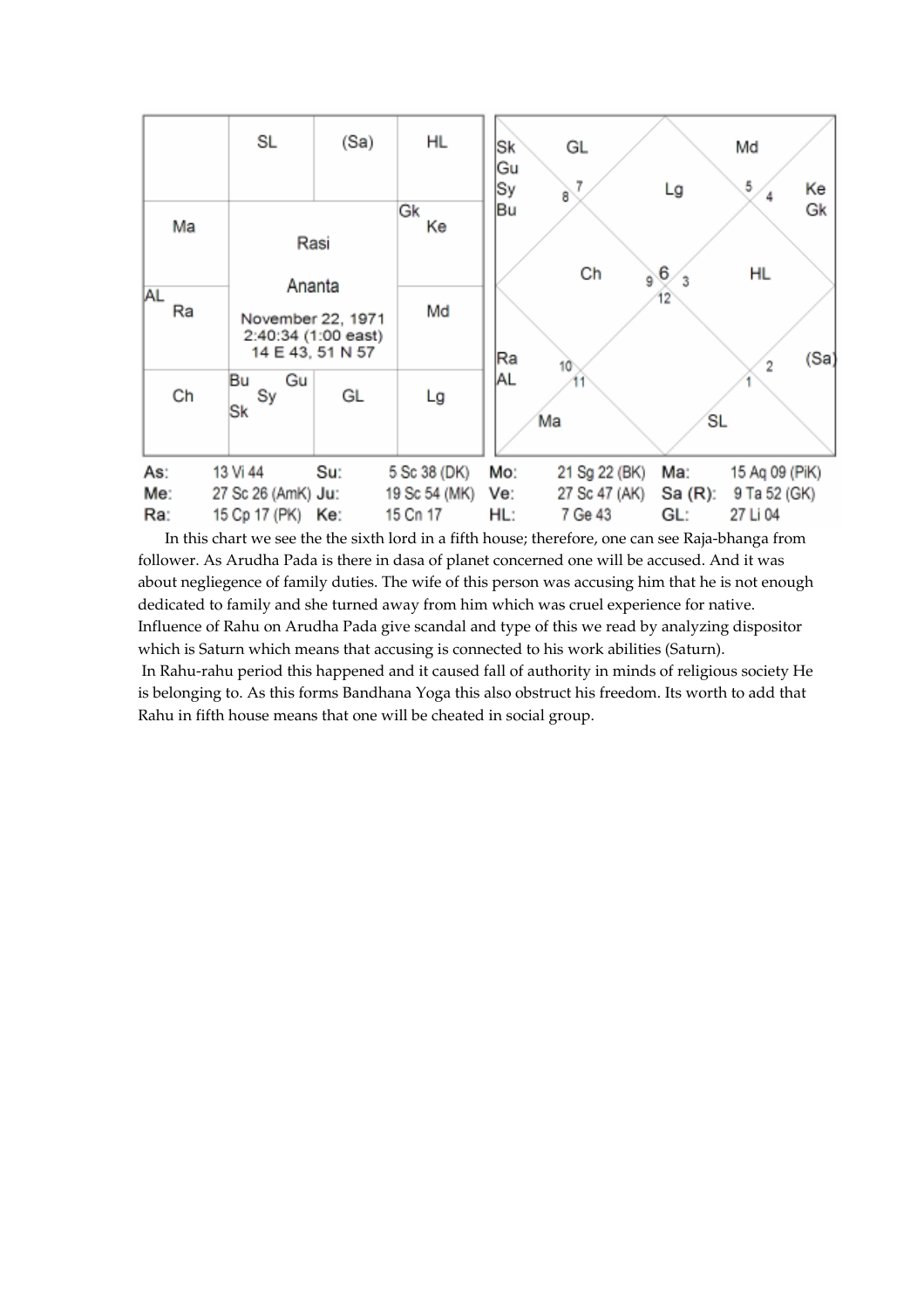



Sri Jayendra Saraswati was arrested in Andhra Pradesh late on the night of November 12, 2004. He was arrested on charges of murder of Shankararaman, the manager of Sri Varadarajan Temple in Kancheepuram. We see the twelfth lord in tenth house and fifth & tenth lords in eight house which constitute again Raja-Bhanga Yoga. It was Mercury-saturn dasa, saturn is aspecting fifth lord in eight bhava.

Now he is realesed from the jail but this case had

negative bearing on the native due to this fall – Raja bhanga.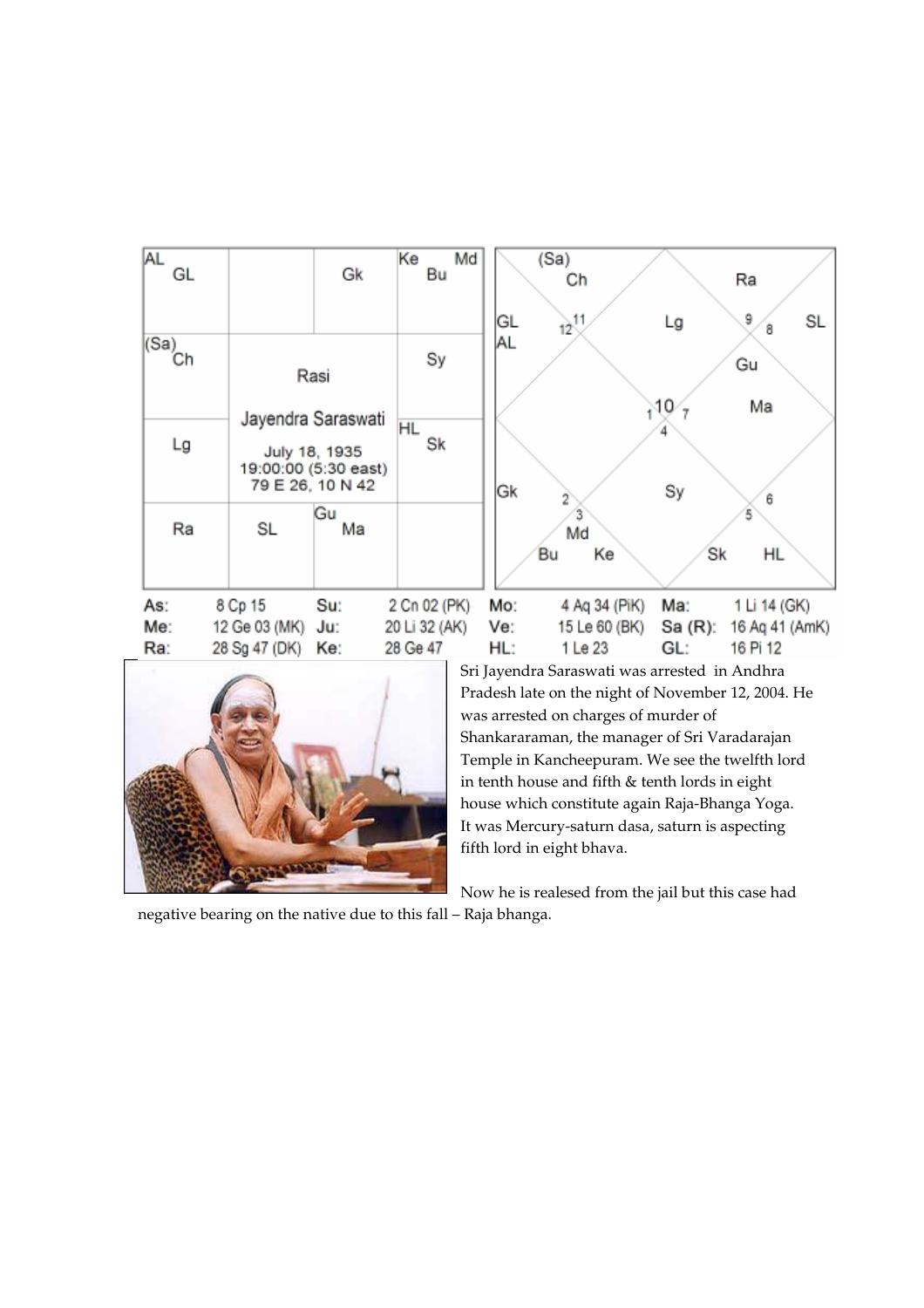

This person was engaged in promoting Veganism and Pro-life stance with his band "Healing" in Poland which was one of the first Hardline bands. In early yrs of existence of this project he was very famous and known due to his straight and uncompromising character. In course of time some of followers turn into enemies and this project get bad name as fanatical and full of violence. The first lord is in the eight bhava forming Raja-bhanga and its caused through one's own decision(lagnesh).

## 5. Neecha Navamsa

Next interesting principle is about Navamsa called also Dharma-amsa. Karaka of this amsa is Vishnu and any neecha Graha here indicate adharma which afflicts bhagya of native. This lack of bhagya stops one from Royal position and favour. Chandra Kala Nadi clearly "says" that neecha grahas in Navamsa are very adverse and if there is choice between these two Vargas namely Rasi & Navamsa, neecha-graha are better seen in Rasi as Navamsa indicate result and phala which is most importants in fructation of events.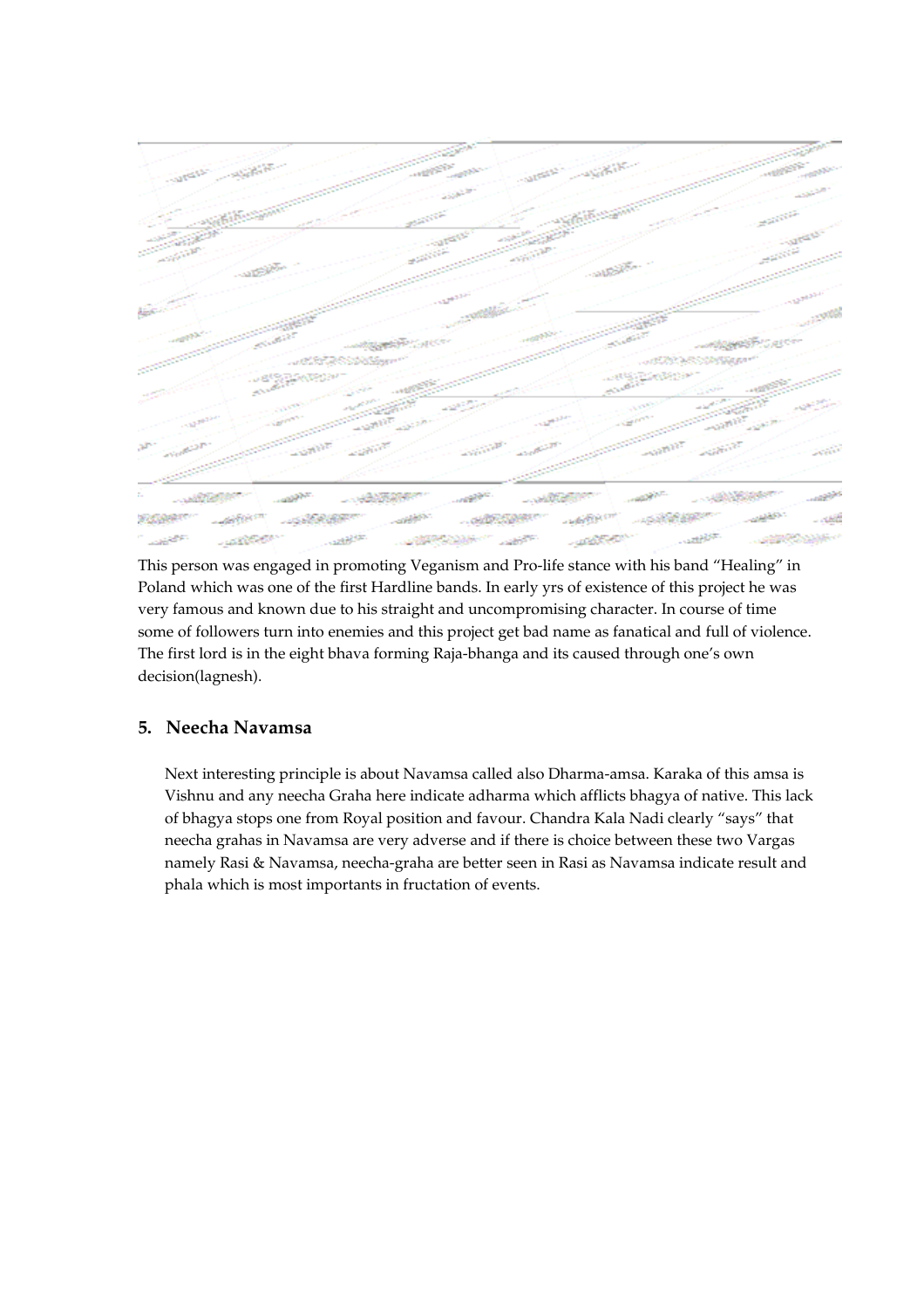Rule 2 : Neecha Navamsa of Graha indicates Raja-bhanga.



 Here Shukra is in Neecha-Amsa and is responsible for Bhanga. In Taurus-dasa related to avastha of Planet one fall from height due to lack of fortune. The event was that newspapers wrote about the native badly and in court he was accused and the company was pushed to large expenditure.

## 6. Karka-Rasi

We see that Saturn in Cancer in the firsth, fifth or tenth gives good result and this Yoga is also called Throne-Yoga (along with Guru in Pisces in the first, fifth or tenth). For understanding why Cancer gives Raja Yoga we must hear the story of Saturn & Ganesha.



Parvati give birth to Ganesha and wanted that all Gods will see her child. Saturn was however cursed by his wife that if He looks at someone he will turn that person to ashes, so Saturn knowing this fact couldnt bring his eyes unto the newborn child, but Parvati insisted and it brought what could be expected. Ganesha head was decapitated by Shiva. Shiva said that this head can be replaced by the head of the first being they met. As the first being met by Garuda (on order of Vishnu) was and elephant, its head was taken and given to Ganesha.

Parvati cursed Saturn, and said that if he would look at her child again, she will incarnate to destroy Saturn's entire lineage until the pralaya. Saturn was

very scared of this and whenever he enters the natural fourth house cance, he will not afflict/destroy the inteligence of the person.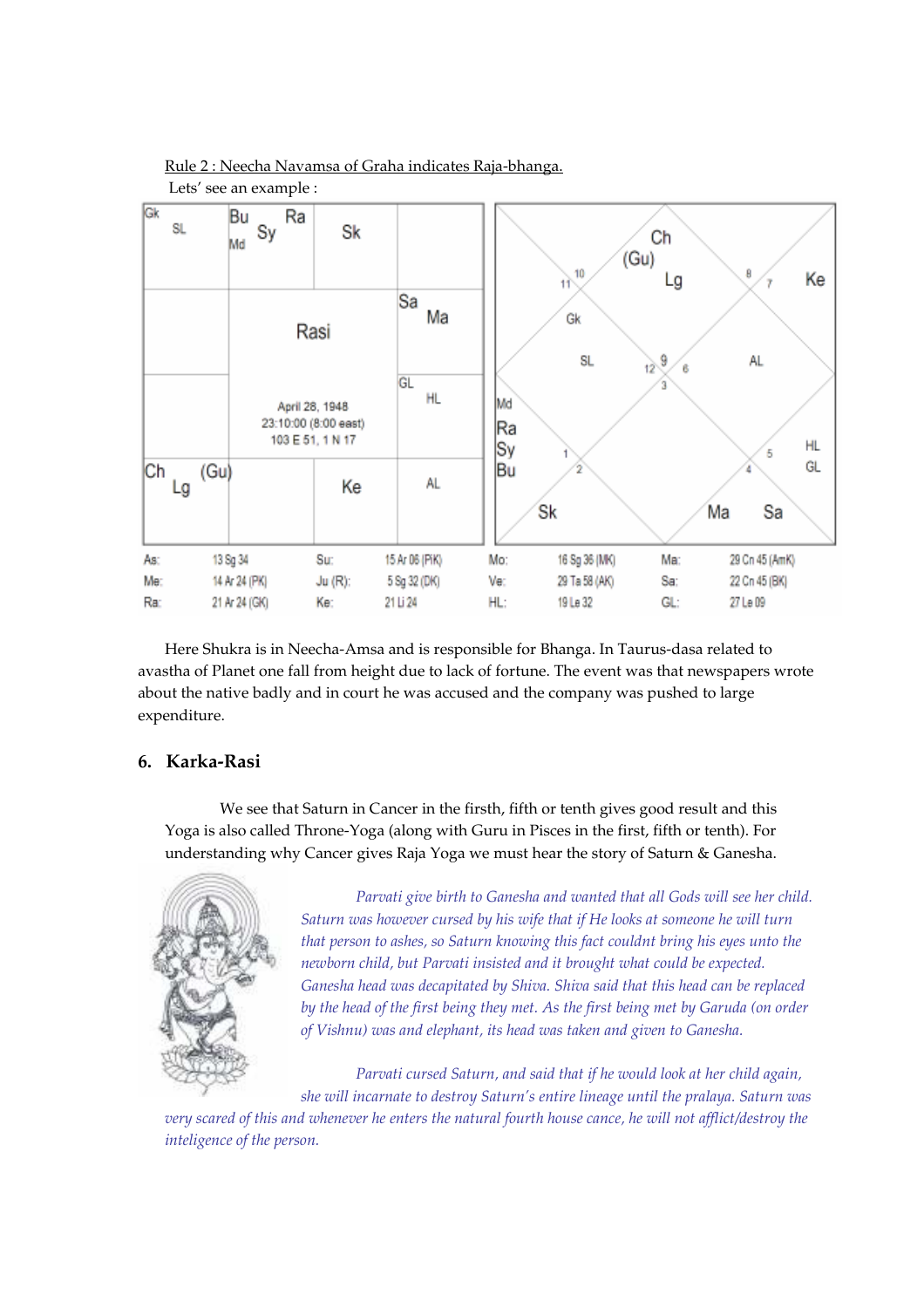| Gu  | SL<br>Lg   |                                                                           |      | Ra                   |                | SL<br>2        | Gu<br>Lg     | Сh<br>11<br>10 |
|-----|------------|---------------------------------------------------------------------------|------|----------------------|----------------|----------------|--------------|----------------|
|     | Ch<br>Rasi |                                                                           |      | Md<br>Sk<br>Sy<br>Gk |                | Ra             | 12<br>3<br>ĝ | AL<br>Ke       |
|     | (Sa)       | Rath, Sanjay<br>August 7, 1963<br>21:15:00 (5:30 east)<br>84 E 1, 21 N 28 |      | Bu                   | Gk<br>Md<br>Sy |                | 6<br>Ма      | 8              |
| AL  | Ke         | HL                                                                        | GL   | Ma                   | Sk             | 5<br>Bu        |              | GL             |
| As: |            | 14 Pi 09                                                                  | Su:  | 21 Cn 05 (BK)        | Mo:            | 19 Ag 59 (MK)  | Ma:          | 13 Vi 41 (PK)  |
| Me: |            | 13 Le 23 (GK)                                                             | Jut. | 26 Pi 08 (AmK)       | Ve:            | 14 Cn 56 (PiK) | Sa (R):      | 26 Cp 50 (AK)  |
| Rac |            | 25 Ge 46 (DK)                                                             | Ke:  | 25 Sg 46             | HL:            | 12 Sc 12       | GL:          | 29 Li 49       |

Rule 3 : When the Raja-bhanga occurs in Karka-rasi native is protected and controls it fully.

 Here we see that altough the eight and sixth lords are in a fifth bhava the healing power of Cancer is protective and if any fall will be there it will take the form of own resignation as independence and control is associated with it. Sanjay Rath was engaged in politics and he resigned from that position and turn himself to Jyotish.